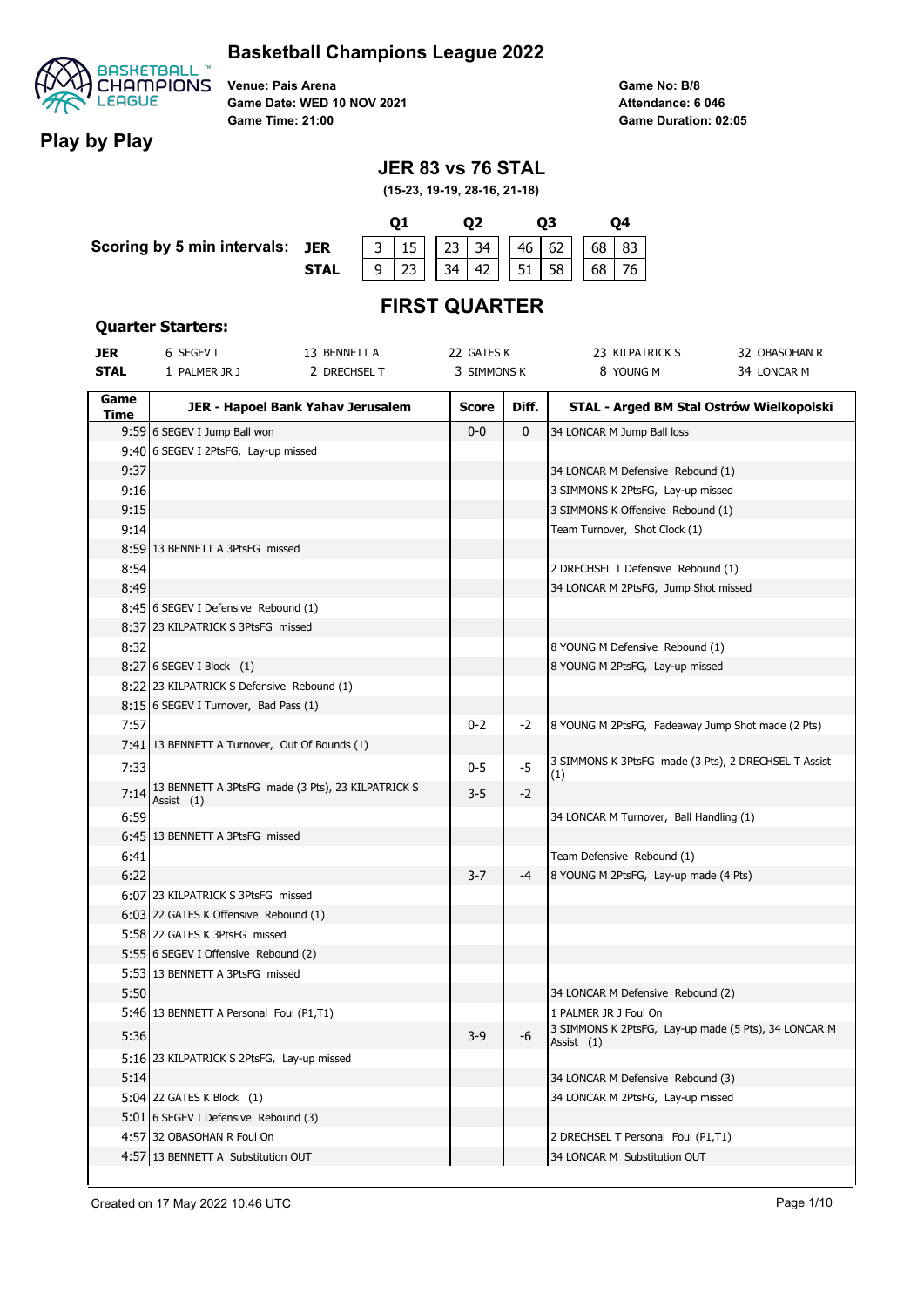



**Venue: Pais Arena Game Date: WED 10 NOV 2021 Game Time: 21:00**

**Game No: B/8 Game Duration: 02:05 Attendance: 6 046**

### **JER 83 vs 76 STAL**

| Game<br>Time | JER - Hapoel Bank Yahav Jerusalem                                  | <b>Score</b> | Diff. | STAL - Arged BM Stal Ostrów Wielkopolski                      |
|--------------|--------------------------------------------------------------------|--------------|-------|---------------------------------------------------------------|
|              | 4:57 4 ADAMS J Substitution IN                                     |              |       | 5 ANDERSSON D Substitution IN                                 |
|              | 4:56 Team Turnover, 5 Seconds (1)                                  |              |       |                                                               |
|              | 4:41 4 ADAMS J Personal Foul 2 Free Throw awarded (P1,T2)          |              |       | 8 YOUNG M Foul On                                             |
|              | 4:40 Team Time Out                                                 |              |       | 2 DRECHSEL T Substitution OUT                                 |
| 4:40         |                                                                    |              |       | 0 FLORENCE J Substitution IN                                  |
| 4:40         |                                                                    | $3-10$       | -7    | 8 YOUNG M Free Throw made 1 of 2                              |
| 4:40         |                                                                    | 3-11         | -8    | 8 YOUNG M Free Throw made 2 of 2                              |
|              | 4:23 6 SEGEV I 2PtsFG, Lay-up missed                               |              |       | 8 YOUNG M Block (1)                                           |
| 4:19         |                                                                    |              |       | 0 FLORENCE J Defensive Rebound (1)                            |
|              | 4:04 32 OBASOHAN R Steal                                           |              |       | 3 SIMMONS K Turnover, Bad Pass (1)                            |
|              | 3:59 4 ADAMS J 2PtsFG, Fadeaway Jump Shot made (2 Pts)             | $5 - 11$     | -6    |                                                               |
| 3:33         |                                                                    | $5 - 14$     | -9    | 1 PALMER JR J 3PtsFG made (3 Pts), 0 FLORENCE J Assist<br>(1) |
| 3:18         | 6 SEGEV I 2PtsFG, Lay-up made (2 Pts), 32 OBASOHAN R<br>Assist (1) | 7-14         | -7    |                                                               |
|              | 2:57 23 KILPATRICK S Steal                                         |              |       | 0 FLORENCE J Turnover, Bad Pass (1)                           |
|              | 2:50 23 KILPATRICK S 2PtsFG, Lay-up missed                         |              |       |                                                               |
|              | 2:47 4 ADAMS J Offensive Rebound (1)                               |              |       |                                                               |
|              | 2:46 4 ADAMS J 2PtsFG, Lay-up missed                               |              |       |                                                               |
|              | 2:41 4 ADAMS J Offensive Rebound (2)                               |              |       |                                                               |
|              | 2:41 4 ADAMS J 2PtsFG, Lay-up made (4 Pts)                         | $9 - 14$     | -5    |                                                               |
| 2:33         |                                                                    | 9-16         | -7    | 1 PALMER JR J 2PtsFG, Driving Layup made (5 Pts)              |
|              | 2:14 32 OBASOHAN R 3PtsFG missed                                   |              |       |                                                               |
| 2:11         |                                                                    |              |       | 3 SIMMONS K Defensive Rebound (2)                             |
| 2:05         |                                                                    |              |       | 3 SIMMONS K 2PtsFG, Lay-up missed                             |
|              | 2:03 4 ADAMS J Defensive Rebound (3)                               |              |       |                                                               |
| 1:59         |                                                                    |              |       | 5 ANDERSSON D 3PtsFG missed                                   |
|              | 1:56 4 ADAMS J Defensive Rebound (4)                               |              |       |                                                               |
|              | 1:51 4 ADAMS J 2PtsFG, Lay-up made (6 Pts)                         | $11 - 16$    | -5    | 3 SIMMONS K Personal Foul (P1,T2)                             |
|              | 1:51 4 ADAMS J Foul On                                             |              |       | 1 PALMER JR J Substitution OUT                                |
|              | 1:51 6 SEGEV I Substitution OUT                                    |              |       | 8 YOUNG M Substitution OUT                                    |
|              | 1:51 22 GATES K Substitution OUT                                   |              |       | 2 DRECHSEL T Substitution IN                                  |
|              | 1:51 23 KILPATRICK S Substitution OUT                              |              |       | 12 MOKROS J Substitution IN                                   |
|              | 1:5112 WORKMAN W Substitution IN                                   |              |       |                                                               |
|              | 1:51   5 GERSHON A Substitution IN                                 |              |       |                                                               |
|              | 1:51 14 MAKER T Substitution IN                                    |              |       |                                                               |
|              | 1:51 4 ADAMS J Free Throw made 1 of 1                              | 12-16        | -4    |                                                               |
|              | 1:51 32 OBASOHAN R Substitution OUT                                |              |       |                                                               |
|              | 1:51 11 ARIEL A Substitution IN                                    |              |       |                                                               |
| 1:43         |                                                                    |              |       | 12 MOKROS J 3PtsFG missed                                     |
|              | 1:37 11 ARIEL A Defensive Rebound (1)                              |              |       |                                                               |
| 1:34         | 5 GERSHON A 3PtsFG Fast Break made (3 Pts), 4 ADAMS J              | 15-16        | -1    |                                                               |
|              | Assist $(1)$                                                       |              |       |                                                               |
|              | 1:30 2 WORKMAN W Personal Foul (P1,T3)                             |              |       | 0 FLORENCE J Foul On                                          |
| 1:19         | 5 GERSHON A Offensive Foul (P1,T4), 5 GERSHON A                    | $15 - 19$    | -4    | 0 FLORENCE J 3PtsFG made (3 Pts)                              |
| 1:02         | Turnover (1)                                                       |              |       | 5 ANDERSSON D Foul On                                         |
| 0:53         |                                                                    |              |       | 0 FLORENCE J 3PtsFG missed                                    |
|              | 0:48 14 MAKER T Defensive Rebound (1)                              |              |       | 12 MOKROS J Steal                                             |
|              | 0:48 14 MAKER T Turnover, Ball Handling (1)                        |              |       | 12 MOKROS J Foul On                                           |
|              | 0:48 14 MAKER T Personal Foul 2 Free Throw awarded (P1,T5)         |              |       | 12 MOKROS J Free Throw made 1 of 2                            |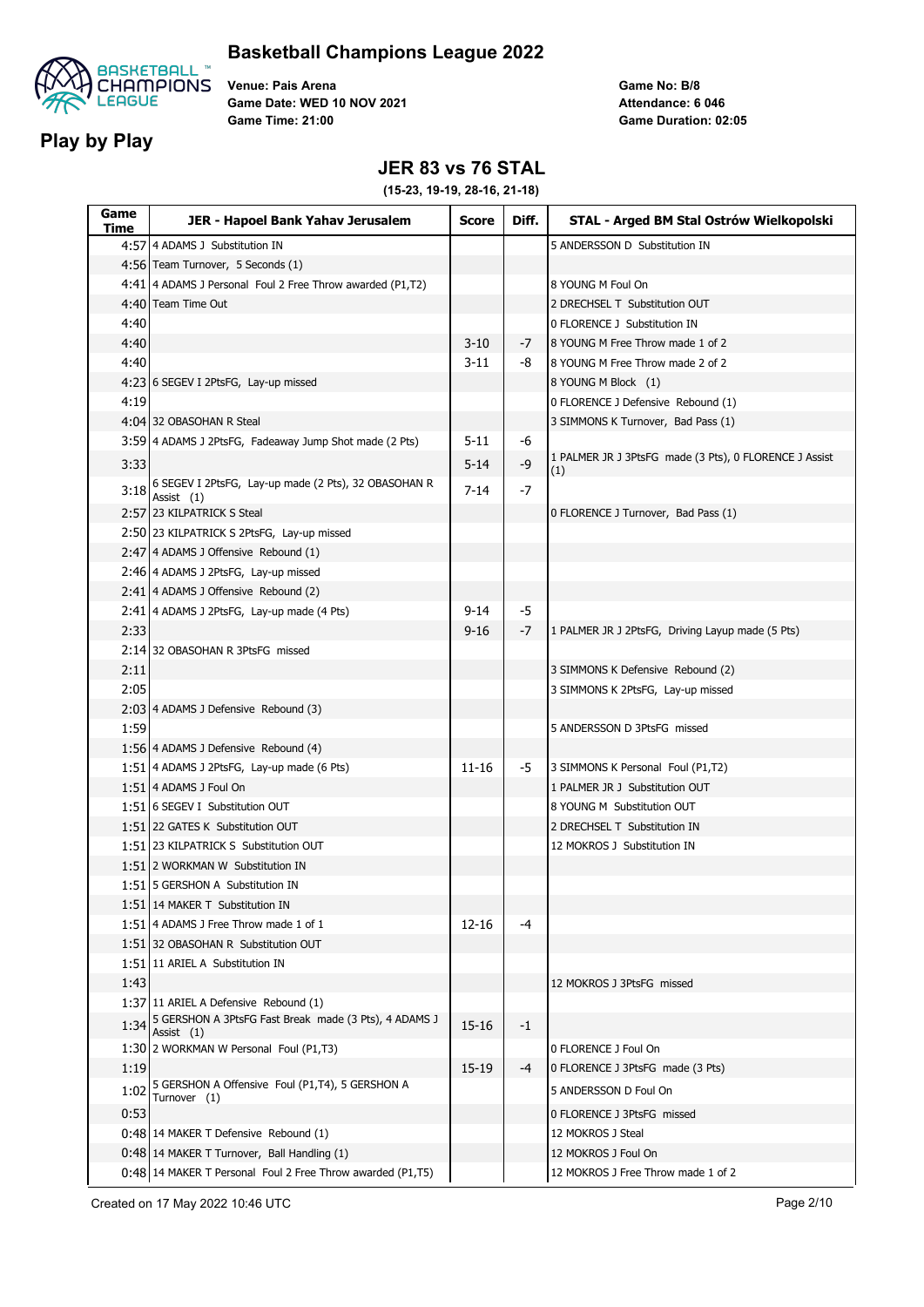

**Play by Play**

**Venue: Pais Arena Game Date: WED 10 NOV 2021 Game Time: 21:00**

**Game No: B/8 Game Duration: 02:05 Attendance: 6 046**

## **JER 83 vs 76 STAL**

**(15-23, 19-19, 28-16, 21-18)**

| Game<br>Time | JER - Hapoel Bank Yahav Jerusalem           | <b>Score</b> | Diff. | STAL - Arged BM Stal Ostrów Wielkopolski                                |
|--------------|---------------------------------------------|--------------|-------|-------------------------------------------------------------------------|
| 0:48         |                                             | $15 - 21$    | -6    | 12 MOKROS J Free Throw made 2 of 2                                      |
|              | 0:41 2 WORKMAN W Turnover, Bad Pass (1)     |              |       | 5 ANDERSSON D Steal                                                     |
| 0:37         |                                             | $15 - 23$    | -8    | 2 DRECHSEL T 2PtsFG, Lay-up made (2 Pts), 1 PALMER JR J<br>Assist $(1)$ |
|              | 0:27 4 ADAMS J Foul On                      |              |       | 0 FLORENCE J Personal Foul (P1,T3)                                      |
| 0:27         |                                             |              |       | 2 DRECHSEL T Substitution OUT                                           |
| 0:27         |                                             |              |       | 3 SIMMONS K Substitution OUT                                            |
| 0:27         |                                             |              |       | 1 PALMER JR J Substitution IN                                           |
| 0:27         |                                             |              |       | 10 WADOWSKI I Substitution IN                                           |
|              | 0:21 14 MAKER T Turnover, Ball Handling (2) |              |       | 0 FLORENCE J Steal                                                      |
| 0:08         |                                             |              |       | 0 FLORENCE J 3PtsFG missed                                              |
|              | 0:05 11 ARIEL A Defensive Rebound (2)       |              |       |                                                                         |

#### **Quarter Starters:**

### **SECOND QUARTER**

| <b>JER</b>   | יכושו נכו שנטו נכושו<br>2 WORKMAN W                       | 4 ADAMS J     | 5 GERSHON A  |       | 11 ARIEL A                                             | 14 MAKER T  |
|--------------|-----------------------------------------------------------|---------------|--------------|-------|--------------------------------------------------------|-------------|
| <b>STAL</b>  | 0 FLORENCE J                                              | 1 PALMER JR J | 2 DRECHSEL T |       | 5 ANDERSSON D                                          | 12 MOKROS J |
| Game<br>Time | JER - Hapoel Bank Yahav Jerusalem                         |               | <b>Score</b> | Diff. | STAL - Arged BM Stal Ostrów Wielkopolski               |             |
|              | 9:51 11 ARIEL A Personal Foul (P1,T1)                     |               |              |       | 1 PALMER JR J Foul On                                  |             |
| 9:40         |                                                           |               |              |       | 1 PALMER JR J 3PtsFG missed                            |             |
| 9:36         |                                                           |               |              |       | 2 DRECHSEL T Offensive Rebound (2)                     |             |
| 9:31         |                                                           |               | $15 - 25$    | -10   | 2 DRECHSEL T 2PtsFG, Turnaround Jump Shot made (4 Pts) |             |
|              | 9:22 5 GERSHON A Turnover, Ball Handling (2)              |               |              |       | 0 FLORENCE J Steal                                     |             |
|              | 9:22 5 GERSHON A Personal Foul (P2,T2)                    |               |              |       | 0 FLORENCE J Foul On                                   |             |
|              | 9:22 5 GERSHON A Substitution OUT                         |               |              |       |                                                        |             |
|              | 9:22 14 MAKER T Substitution OUT                          |               |              |       |                                                        |             |
|              | 9:22 13 BENNETT A Substitution IN                         |               |              |       |                                                        |             |
|              | 9:22 32 OBASOHAN R Substitution IN                        |               |              |       |                                                        |             |
| 9:12         |                                                           |               |              |       | 5 ANDERSSON D 3PtsFG missed                            |             |
| 9:08         |                                                           |               |              |       | 5 ANDERSSON D Offensive Rebound (1)                    |             |
|              | 9:00 4 ADAMS J Steal                                      |               |              |       | 1 PALMER JR J Turnover, Ball Handling (1)              |             |
|              | 8:56 11 ARIEL A 3PtsFG made (3 Pts), 4 ADAMS J Assist (2) |               | 18-25        | -7    |                                                        |             |
| 8:48         |                                                           |               |              |       | 12 MOKROS J 3PtsFG missed                              |             |
|              | 8:46 11 ARIEL A Personal Foul (P2,T3)                     |               |              |       | Team Offensive Rebound (2)                             |             |
| 8:46         |                                                           |               |              |       | 5 ANDERSSON D Substitution OUT                         |             |
| 8:46         |                                                           |               |              |       | 8 YOUNG M Substitution IN                              |             |
| 8:46         |                                                           |               |              |       | 12 MOKROS J Substitution OUT                           |             |
| 8:46         |                                                           |               |              |       | 5 ANDERSSON D Substitution IN                          |             |
| 8:46         |                                                           |               |              |       | 0 FLORENCE J Turnover, Bad Pass (2)                    |             |
|              | 8:46 2 WORKMAN W Steal                                    |               |              |       | 1 PALMER JR J Foul On                                  |             |
|              | 8:34 11 ARIEL A 3PtsFG missed                             |               |              |       | 8 YOUNG M Defensive Rebound (2)                        |             |
| 8:34         |                                                           |               |              |       | 1 PALMER JR J Block (1)                                |             |
| 8:25         |                                                           |               |              |       | 8 YOUNG M 3PtsFG missed                                |             |
|              | 8:20 13 BENNETT A Defensive Rebound (1)                   |               |              |       |                                                        |             |
|              | 8:05 4 ADAMS J 3PtsFG missed                              |               |              |       |                                                        |             |
|              | 8:03 13 BENNETT A Offensive Rebound (2)                   |               |              |       |                                                        |             |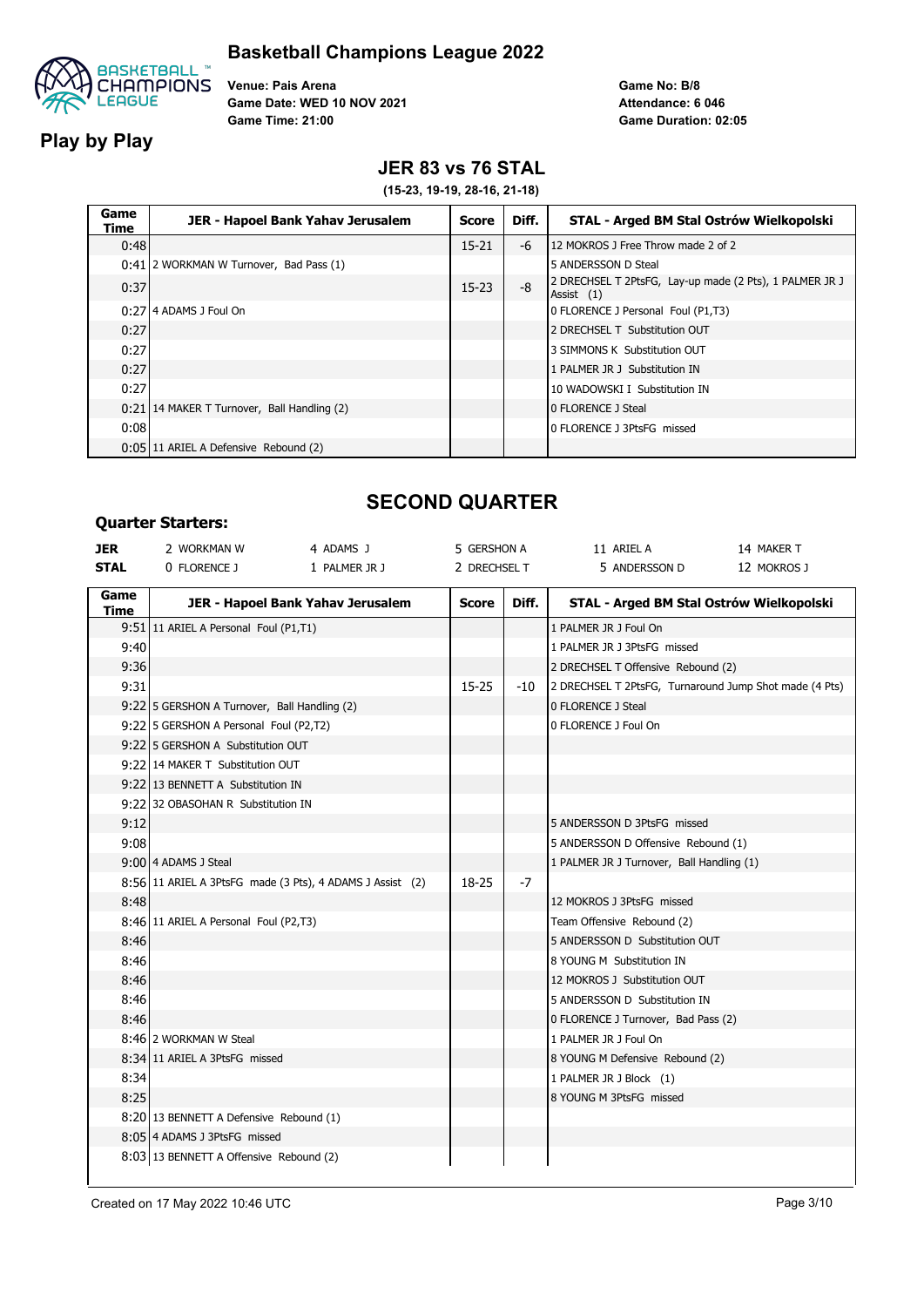

**Play by Play**

**Venue: Pais Arena Game Date: WED 10 NOV 2021 Game Time: 21:00**

**Game No: B/8 Game Duration: 02:05 Attendance: 6 046**

### **JER 83 vs 76 STAL**

| Game<br>Time | JER - Hapoel Bank Yahav Jerusalem                         | <b>Score</b> | Diff. | STAL - Arged BM Stal Ostrów Wielkopolski                                              |
|--------------|-----------------------------------------------------------|--------------|-------|---------------------------------------------------------------------------------------|
|              | 8:02 13 BENNETT A 2PtsFG, Lay-up made (5 Pts)             | $20 - 25$    | $-5$  |                                                                                       |
| 7:58         |                                                           |              |       | Team Time Out                                                                         |
| 7:58         |                                                           | $20 - 25$    | -5    | 0 FLORENCE J Substitution OUT                                                         |
| 7:58         |                                                           |              |       | 3 SIMMONS K Substitution IN                                                           |
| 7:38         |                                                           |              |       | 8 YOUNG M 2PtsFG, Lay-up missed                                                       |
|              | 7:37 Team Defensive Rebound (1)                           |              |       |                                                                                       |
| 7:34         |                                                           |              |       | 8 YOUNG M Substitution OUT                                                            |
| 7:34         |                                                           |              |       | 34 LONCAR M Substitution IN                                                           |
|              | 7:22 11 ARIEL A 3PtsFG made (6 Pts), 4 ADAMS J Assist (3) | $23 - 25$    | $-2$  |                                                                                       |
| 6:56         |                                                           | 23-28        | -5    | 5 ANDERSSON D 3PtsFG made (3 Pts), 3 SIMMONS K Assist                                 |
|              | 6:48 11 ARIEL A Turnover, Out Of Bounds (1)               |              |       | (1)                                                                                   |
| 6:35         |                                                           |              |       | 2 DRECHSEL T 3PtsFG missed                                                            |
| 6:33         |                                                           |              |       | Team Offensive Rebound (3)                                                            |
|              |                                                           |              |       | 5 ANDERSSON D 3PtsFG made (6 Pts), 3 SIMMONS K Assist                                 |
| 6:29         |                                                           | $23 - 31$    | -8    | (2)                                                                                   |
|              | 6:11 11 ARIEL A 3PtsFG missed                             |              |       |                                                                                       |
| 6:09         |                                                           |              |       | 5 ANDERSSON D Defensive Rebound (2)                                                   |
|              | 6:05 2 WORKMAN W Steal                                    |              |       | 1 PALMER JR J Turnover, Bad Pass (2)                                                  |
|              | 5:56 11 ARIEL A 3PtsFG missed                             |              |       |                                                                                       |
| 5:52         |                                                           |              |       | 1 PALMER JR J Defensive Rebound (1)                                                   |
|              | 5:51 13 BENNETT A Personal Foul (P2,T4)                   |              |       | 1 PALMER JR J Foul On                                                                 |
|              | 5:51 2 WORKMAN W Substitution OUT                         |              |       |                                                                                       |
|              | 5:51 11 ARIEL A Substitution OUT                          |              |       |                                                                                       |
|              | 5:51 13 BENNETT A Substitution OUT                        |              |       |                                                                                       |
|              | 5:51 6 SEGEV I Substitution IN                            |              |       |                                                                                       |
|              | 5:51 22 GATES K Substitution IN                           |              |       |                                                                                       |
|              | 5:51 23 KILPATRICK S Substitution IN                      |              |       |                                                                                       |
| 5:36         |                                                           |              |       | 2 DRECHSEL T 3PtsFG missed                                                            |
|              | 5:32 32 OBASOHAN R Defensive Rebound (1)                  |              |       |                                                                                       |
|              | 5:27 32 OBASOHAN R Turnover, Ball Handling (1)            |              |       |                                                                                       |
| 5:14         |                                                           | 23-34        | $-11$ | 3 SIMMONS K 3PtsFG made (8 Pts)                                                       |
|              | 4:51 32 OBASOHAN R 3PtsFG missed                          |              |       |                                                                                       |
|              | 4:48 6 SEGEV I Offensive Rebound (4)                      |              |       |                                                                                       |
|              | 4:47 6 SEGEV I 2PtsFG, Lay-up missed                      |              |       | 5 ANDERSSON D Block (1)                                                               |
| 4:44         |                                                           |              |       | 2 DRECHSEL T Defensive Rebound (3)                                                    |
| 4:41         |                                                           |              |       | 5 ANDERSSON D 3PtsFG missed                                                           |
|              | 4:36 6 SEGEV I Defensive Rebound (5)                      |              |       |                                                                                       |
|              | 4:27 23 KILPATRICK S 2PtsFG, Lay-up made (2 Pts)          | $25 - 34$    | -9    | 2 DRECHSEL T Personal Foul (P2,T1)                                                    |
|              | 4:27 23 KILPATRICK S Foul On                              |              |       |                                                                                       |
| 4:24         |                                                           |              |       | 0 FLORENCE J Substitution IN                                                          |
| 4:24         |                                                           |              |       | 34 LONCAR M Substitution OUT                                                          |
| 4:24         |                                                           |              |       | 12 MOKROS J Substitution IN                                                           |
|              | 4:24 23 KILPATRICK S Free Throw missed 1 of 1             |              |       | 1 PALMER JR J Substitution OUT                                                        |
| 4:24         |                                                           |              |       | Team Defensive Rebound (4)<br>2 DRECHSEL T 2PtsFG, Turnaround Jump Shot made (6 Pts), |
| 4:13         |                                                           | 25-36        | $-11$ | 12 MOKROS J Assist (1)                                                                |
|              | 3:54 4 ADAMS J 2PtsFG, Lay-up missed                      |              |       |                                                                                       |
|              | 3:52 6 SEGEV I Personal Foul 2 Free Throw awarded (P1,T5) |              |       | 12 MOKROS J Defensive Rebound (1)                                                     |
| 3:52         |                                                           | $25 - 37$    | $-12$ | 12 MOKROS J Free Throw made 1 of 2                                                    |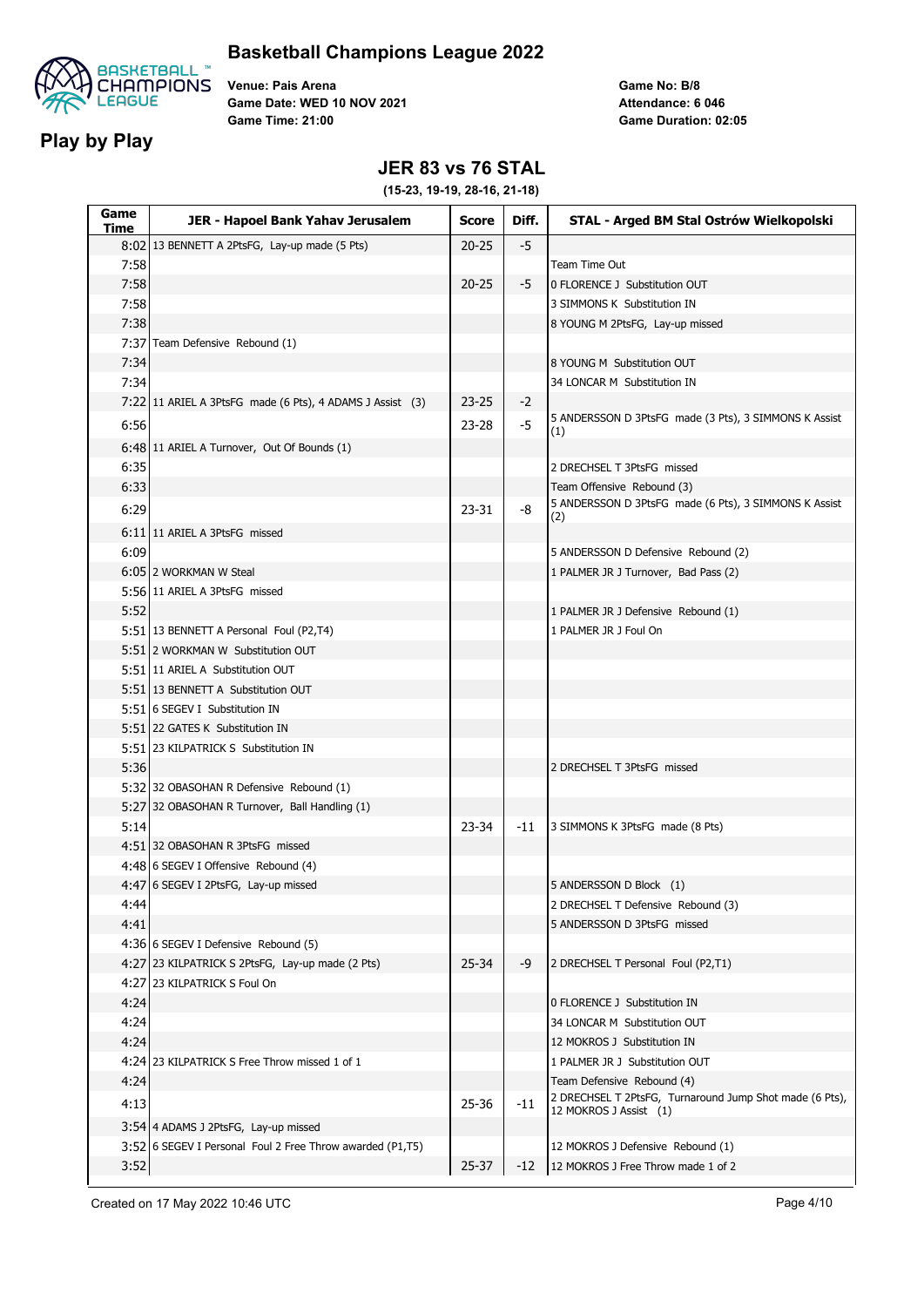

**Play by Play**

**Venue: Pais Arena Game Date: WED 10 NOV 2021 Game Time: 21:00**

**Game No: B/8 Game Duration: 02:05 Attendance: 6 046**

### **JER 83 vs 76 STAL**

**(15-23, 19-19, 28-16, 21-18)**

| Game<br>Time | JER - Hapoel Bank Yahav Jerusalem                                 | <b>Score</b> | Diff. | STAL - Arged BM Stal Ostrów Wielkopolski                                    |
|--------------|-------------------------------------------------------------------|--------------|-------|-----------------------------------------------------------------------------|
| 3:52         |                                                                   |              |       | 12 MOKROS J Free Throw missed 2 of 2                                        |
|              | 3:52 6 SEGEV I Defensive Rebound (6)                              |              |       | 12 MOKROS J Foul On                                                         |
|              | 3:38 23 KILPATRICK S 3PtsFG missed                                |              |       |                                                                             |
|              | 3:34 6 SEGEV I Offensive Rebound (7)                              |              |       |                                                                             |
|              | 3:31 32 OBASOHAN R 2PtsFG, Lay-up made (2 Pts)                    | $27 - 37$    | $-10$ |                                                                             |
|              | 3:10 22 GATES K Steal                                             |              |       | 3 SIMMONS K Turnover, Ball Handling (2)                                     |
|              | 3:06 4 ADAMS J Foul On                                            |              |       | 5 ANDERSSON D Personal Foul (P1,T2)                                         |
|              | 2:56 4 ADAMS J Foul On                                            |              |       | 3 SIMMONS K Personal Foul 2 Free Throw awarded (P2,T3)                      |
| 2:51         |                                                                   |              |       | 12 MOKROS J Substitution OUT                                                |
| 2:51         |                                                                   |              |       | 8 YOUNG M Substitution IN                                                   |
|              | 2:51 4 ADAMS J Free Throw made 1 of 2                             | 28-37        | -9    | 2 DRECHSEL T Substitution OUT                                               |
|              | 2:51 4 ADAMS J Free Throw made 2 of 2                             | 29-37        | -8    | 1 PALMER JR J Substitution IN                                               |
| 2:34         |                                                                   |              |       | 0 FLORENCE J 3PtsFG missed                                                  |
|              | 2:28 4 ADAMS J Defensive Rebound (5)                              |              |       |                                                                             |
| 2:23         | 22 GATES K 3PtsFG made (3 Pts), 32 OBASOHAN R Assist<br>(2)       | $32 - 37$    | $-5$  |                                                                             |
| 2:21         |                                                                   |              |       | Team Time Out                                                               |
|              | 2:07 23 KILPATRICK S Steal                                        |              |       | 8 YOUNG M Turnover, Bad Pass (1)                                            |
|              | 1:59 22 GATES K 3PtsFG missed                                     |              |       |                                                                             |
| 1:57         |                                                                   |              |       | 8 YOUNG M Defensive Rebound (3)                                             |
| 1:55         |                                                                   | 32-39        | $-7$  | 1 PALMER JR J 2PtsFG Fast Break, Dunk made (7 Pts), 8<br>YOUNG M Assist (1) |
| 1:33         | 6 SEGEV I 2PtsFG, Alleyoop made (4 Pts), 22 GATES K<br>Assist (1) | 34-39        | -5    |                                                                             |
| 1:06         |                                                                   | 34-42        | -8    | 0 FLORENCE J 3PtsFG made (6 Pts), 1 PALMER JR J Assist<br>(2)               |
|              | 0:47 Team Time Out                                                |              |       | 3 SIMMONS K Substitution OUT                                                |
|              | 0:47 6 SEGEV I Substitution OUT                                   |              |       | 10 WADOWSKI I Substitution IN                                               |
|              | 0:47 13 BENNETT A Substitution IN                                 |              |       |                                                                             |
|              | 0:47 22 GATES K Turnover, Bad Pass (1)                            |              |       |                                                                             |
| 0:40         |                                                                   |              |       | 8 YOUNG M Turnover, Bad Pass (2)                                            |
|              | 0:37 32 OBASOHAN R Foul On                                        |              |       | 10 WADOWSKI I Personal Foul (P1,T4)                                         |
|              | 0:26 23 KILPATRICK S Turnover, Ball Handling (1)                  |              |       | 5 ANDERSSON D Steal                                                         |
| 0:18         |                                                                   |              |       | 0 FLORENCE J 2PtsFG, Lay-up missed                                          |
|              | 0:15 32 OBASOHAN R Defensive Rebound (2)                          |              |       |                                                                             |
|              | 0:12 32 OBASOHAN R Turnover, Ball Handling (2)                    |              |       | 8 YOUNG M Steal                                                             |
| 0:04         |                                                                   |              |       | 5 ANDERSSON D Substitution OUT                                              |
| 0:04         |                                                                   |              |       | 8 YOUNG M Substitution OUT                                                  |
| 0:04         |                                                                   |              |       | 11 WOJCIECHOWSKI L Substitution IN                                          |
| 0:04         |                                                                   |              |       | 12 MOKROS J Substitution IN                                                 |

# **THIRD QUARTER**

| <b>JER</b><br><b>STAL</b> | 2 WORKMAN W<br>1 PALMER JR J              | 6 SEGEV I<br>2 DRECHSEL T         | 22 GATES K<br>3 SIMMONS K |       | 23 KILPATRICK S<br>8 YOUNG M                           | 32 OBASOHAN R<br>34 LONCAR M |
|---------------------------|-------------------------------------------|-----------------------------------|---------------------------|-------|--------------------------------------------------------|------------------------------|
| Game<br>Time              |                                           | JER - Hapoel Bank Yahav Jerusalem | Score                     | Diff. | STAL - Arged BM Stal Ostrów Wielkopolski               |                              |
|                           | 9:47 32 OBASOHAN R Foul On                |                                   |                           |       | 34 LONCAR M Personal Foul 2 Free Throw awarded (P1,T1) |                              |
|                           | 9:47 32 OBASOHAN R Free Throw made 1 of 2 |                                   | 35-42                     | -7    |                                                        |                              |

**Quarter Starters:**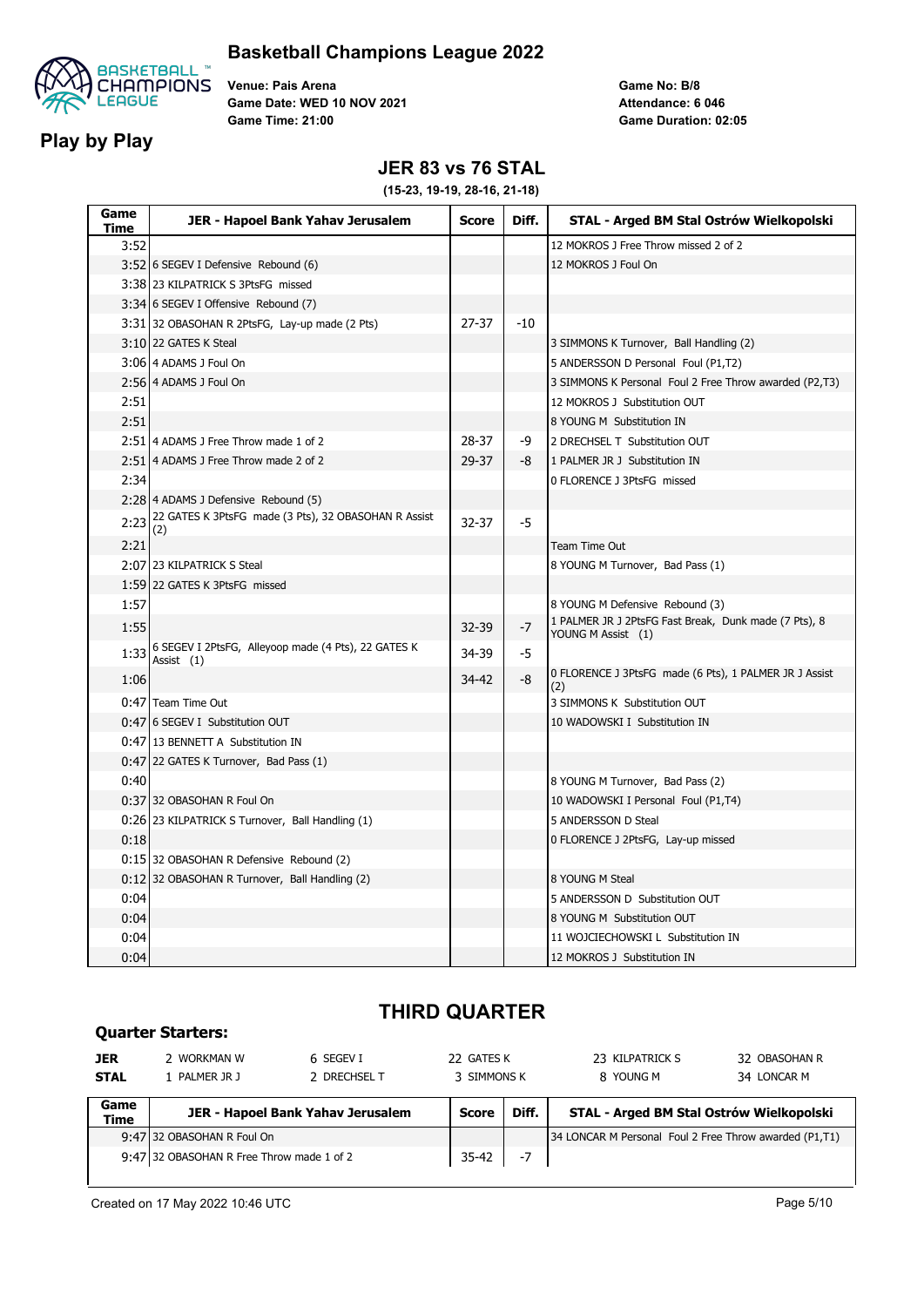

## **Basketball Champions League 2022**

**Venue: Pais Arena Game Date: WED 10 NOV 2021 Game Time: 21:00**

**Game No: B/8 Game Duration: 02:05 Attendance: 6 046**

### **JER 83 vs 76 STAL**

| Game<br>Time | JER - Hapoel Bank Yahav Jerusalem                                                   | <b>Score</b> | Diff. | STAL - Arged BM Stal Ostrów Wielkopolski                         |
|--------------|-------------------------------------------------------------------------------------|--------------|-------|------------------------------------------------------------------|
|              | 9:47 32 OBASOHAN R Free Throw made 2 of 2                                           | $36 - 42$    | -6    |                                                                  |
| 9:27         |                                                                                     |              |       | 8 YOUNG M Turnover, Ball Handling (3)                            |
| 9:11         | 2 WORKMAN W 2PtsFG, Lay-up made (2 Pts), 32<br><b>OBASOHAN R Assist (3)</b>         | 38-42        | $-4$  |                                                                  |
| 8:49         |                                                                                     | 38-45        | -7    | 3 SIMMONS K 3PtsFG made (11 Pts)                                 |
|              | 8:32 32 OBASOHAN R 3PtsFG missed                                                    |              |       |                                                                  |
|              | 8:26 2 WORKMAN W Offensive Rebound (1)                                              |              |       |                                                                  |
|              | 8:26 2 WORKMAN W 2PtsFG, Lay-up made (4 Pts)                                        | 40-45        | $-5$  |                                                                  |
| 8:04         |                                                                                     | 40-48        | -8    | 1 PALMER JR J 3PtsFG made (10 Pts), 8 YOUNG M Assist (2)         |
|              | 7:50 2 WORKMAN W Foul On                                                            |              |       | 34 LONCAR M Personal Foul (P2,T2)                                |
|              | 7:37 23 KILPATRICK S 2PtsFG, Lay-up made (4 Pts)                                    | 42-48        | -6    |                                                                  |
| 7:21         | 2 WORKMAN W Personal Foul 2 Free Throw awarded                                      |              |       | 8 YOUNG M Foul On                                                |
| 7:15         | (P2, T1)                                                                            |              |       | 34 LONCAR M Substitution OUT                                     |
| 7:15         |                                                                                     |              |       | 5 ANDERSSON D Substitution IN                                    |
| 7:15         |                                                                                     |              |       | 8 YOUNG M Free Throw missed 1 of 2                               |
|              |                                                                                     |              |       | 8 YOUNG M Free Throw made 2 of 2, 2 DRECHSEL T Assist            |
| 7:15         |                                                                                     | 42-49        | $-7$  | (2)                                                              |
|              | 7:04 32 OBASOHAN R Turnover, Bad Pass (3)                                           |              |       | 8 YOUNG M Steal                                                  |
| 6:59         |                                                                                     |              |       | 8 YOUNG M 2PtsFG, Lay-up missed                                  |
|              | 6:56 32 OBASOHAN R Defensive Rebound (3)                                            |              |       |                                                                  |
| 6:52         | 23 KILPATRICK S 2PtsFG Fast Break, Lay-up made (6 Pts),<br>32 OBASOHAN R Assist (4) | 44-49        | -5    |                                                                  |
| 6:31         |                                                                                     |              |       | 3 SIMMONS K 3PtsFG missed                                        |
|              | 6:26 23 KILPATRICK S Defensive Rebound (2)                                          |              |       |                                                                  |
| 6:12         | 2 WORKMAN W 2PtsFG, Lay-up made (6 Pts), 6 SEGEV I<br>Assist $(1)$                  | 46-49        | -3    |                                                                  |
| 5:53         |                                                                                     | 46-51        | -5    | 3 SIMMONS K 2PtsFG, Floating Jump Shot made (13 Pts)             |
|              | 5:34 6 SEGEV I Turnover, 3 Seconds (2)                                              |              |       |                                                                  |
| 5:13         |                                                                                     |              |       | 2 DRECHSEL T 3PtsFG missed                                       |
|              | 5:09 22 GATES K Defensive Rebound (2)                                               |              |       |                                                                  |
| 4:50         | 22 GATES K 3PtsFG made (6 Pts), 32 OBASOHAN R Assist                                | 49-51        | $-2$  |                                                                  |
|              | (5)<br>4:32 2 WORKMAN W Personal Foul (P3,T2)                                       |              |       | 8 YOUNG M Foul On                                                |
|              | 4:32 2 WORKMAN W Substitution OUT                                                   |              |       | 2 DRECHSEL T Substitution OUT                                    |
|              | 4:32 4 ADAMS J Substitution IN                                                      |              |       | 0 FLORENCE J Substitution IN                                     |
|              |                                                                                     |              |       | 5 ANDERSSON D 2PtsFG, Jump Shot made (8 Pts), 3                  |
| 4:32         |                                                                                     | 49-53        | -4    | SIMMONS K Assist (3)                                             |
|              | 4:19 23 KILPATRICK S Foul On                                                        |              |       | 0 FLORENCE J Personal Foul 2 Free Throw awarded (P2,T3)          |
|              | 4:19 23 KILPATRICK S Free Throw missed 1 of 2                                       |              |       |                                                                  |
|              | 4:19   23 KILPATRICK S Free Throw made 2 of 2                                       | $50 - 53$    | $-3$  |                                                                  |
|              | 4:12 22 GATES K Personal Foul 3 Free Throw awarded (P1,T3)                          |              |       | 5 ANDERSSON D Foul On                                            |
|              | 4:11 6 SEGEV I Substitution OUT                                                     |              |       | 5 ANDERSSON D Free Throw made 1 of 3, 0 FLORENCE J<br>Assist (2) |
|              | 4:11 13 BENNETT A Substitution IN                                                   |              |       | 5 ANDERSSON D Free Throw made 2 of 3                             |
|              | 4:11 4 ADAMS J Defensive Rebound (6)                                                | 50-55        | -5    | 5 ANDERSSON D Free Throw missed 3 of 3                           |
|              | 3:51 32 OBASOHAN R 3PtsFG missed                                                    |              |       |                                                                  |
| 3:45         |                                                                                     |              |       | 5 ANDERSSON D Defensive Rebound (3)                              |
| 3:33         |                                                                                     |              |       | 8 YOUNG M Turnover, Ball Handling (4)                            |
|              | 3:15 22 GATES K Turnover, Ball Handling (2)                                         |              |       |                                                                  |
|              | 3:04 23 KILPATRICK S Substitution OUT                                               |              |       |                                                                  |
|              | 3:04 11 ARIEL A Substitution IN                                                     |              |       |                                                                  |
|              | 2:53 22 GATES K Personal Foul (P2,T4)                                               |              |       | 8 YOUNG M Foul On                                                |
|              |                                                                                     |              |       |                                                                  |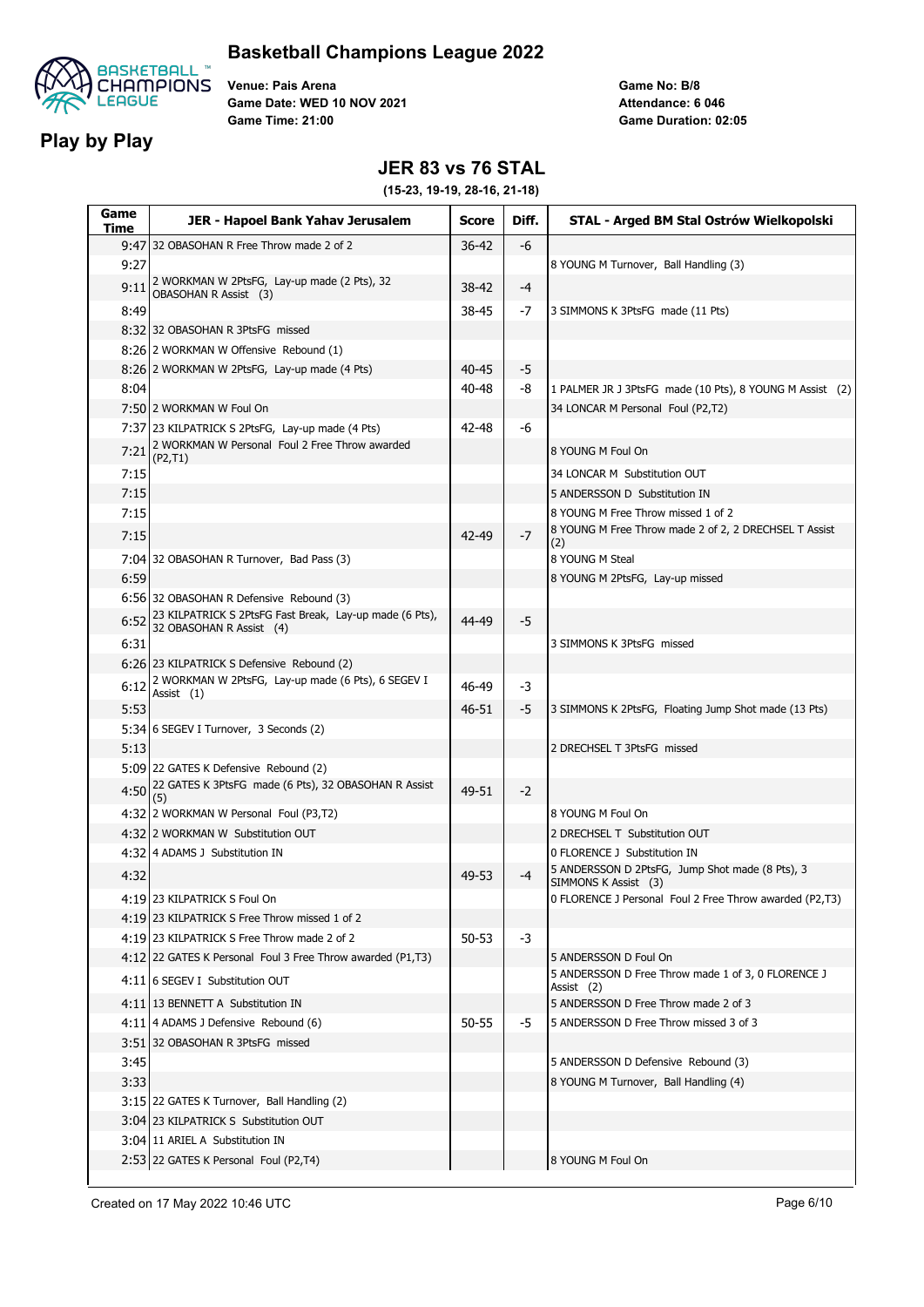

## **Basketball Champions League 2022**

**Venue: Pais Arena Game Date: WED 10 NOV 2021 Game Time: 21:00**

**Game No: B/8 Game Duration: 02:05 Attendance: 6 046**

### **JER 83 vs 76 STAL**

| Game<br>Time | JER - Hapoel Bank Yahav Jerusalem                                     | <b>Score</b> | Diff.        | STAL - Arged BM Stal Ostrów Wielkopolski                                  |
|--------------|-----------------------------------------------------------------------|--------------|--------------|---------------------------------------------------------------------------|
|              | 2:40 22 GATES K Steal                                                 |              |              | 1 PALMER JR J Turnover, Ball Handling (3)                                 |
| 2:21         | 22 GATES K 3PtsFG made (9 Pts), 32 OBASOHAN R Assist<br>(6)           | $53 - 55$    | $-2$         |                                                                           |
| 2:07         |                                                                       |              |              | 3 SIMMONS K Turnover, Ball Handling (3)                                   |
| 2:07         |                                                                       |              |              | 5 ANDERSSON D Substitution OUT                                            |
| 2:07         |                                                                       |              |              | 12 MOKROS J Substitution IN                                               |
|              | 1:55 32 OBASOHAN R 2PtsFG, Dunk missed                                |              |              |                                                                           |
|              | 1:51 22 GATES K Offensive Rebound (3)                                 |              |              |                                                                           |
| 1:48         | 32 OBASOHAN R 2PtsFG, Lay-up made (6 Pts), 11 ARIEL A<br>Assist $(1)$ | 55-55        | $\mathbf{0}$ |                                                                           |
| 1:41         |                                                                       |              |              | Team Time Out                                                             |
|              | 1:24 11 ARIEL A Personal Foul 2 Free Throw awarded (P3,T5)            |              |              | 8 YOUNG M Foul On                                                         |
| 1:24         |                                                                       | 55-56        | -1           | 8 YOUNG M Free Throw made 1 of 2                                          |
| 1:24         |                                                                       |              |              | 8 YOUNG M Free Throw missed 2 of 2                                        |
|              | 1:23 Team Defensive Rebound (2)                                       |              |              | 12 MOKROS J Personal Foul (P1,T4)                                         |
|              | 1:23 22 GATES K Foul On                                               |              |              |                                                                           |
|              | 1:12 11 ARIEL A 3PtsFG missed                                         |              |              |                                                                           |
| 1:07         |                                                                       |              |              | 8 YOUNG M Defensive Rebound (4)                                           |
|              | 1:03 22 GATES K Personal Foul 2 Free Throw awarded (P3,T6)            |              |              | 1 PALMER JR J 2PtsFG, Lay-up missed, 3 SIMMONS K<br>Offensive Rebound (3) |
|              | 1:03 22 GATES K Substitution OUT                                      |              |              | 3 SIMMONS K Foul On                                                       |
|              | 1:03 2 WORKMAN W Substitution IN                                      |              |              | 8 YOUNG M Substitution OUT                                                |
| 1:03         |                                                                       |              |              | 5 ANDERSSON D Substitution IN                                             |
| 1:03         |                                                                       | 55-57        | $-2$         | 3 SIMMONS K Free Throw made 1 of 2                                        |
| 1:03         |                                                                       | 55-58        | -3           | 3 SIMMONS K Free Throw made 2 of 2                                        |
| 1:03         |                                                                       |              |              | 3 SIMMONS K Substitution OUT                                              |
| 1:03         |                                                                       |              |              | 2 DRECHSEL T Substitution IN                                              |
|              | 0:53 4 ADAMS J Foul On                                                |              |              | 0 FLORENCE J Personal Foul 2 Free Throw awarded (P3,T5)                   |
|              | 0:50 4 ADAMS J Free Throw made 1 of 2                                 | 56-58        | $-2$         |                                                                           |
|              | 0:50 4 ADAMS J Free Throw made 2 of 2                                 | 57-58        | $-1$         |                                                                           |
|              | 0:50 2 WORKMAN W Substitution OUT                                     |              |              |                                                                           |
|              | 0:50 6 SEGEV I Substitution IN                                        |              |              |                                                                           |
| 0:32         |                                                                       |              |              | 0 FLORENCE J 2PtsFG, Lay-up missed                                        |
|              | 0:31 Team Defensive Rebound (3)                                       |              |              |                                                                           |
|              | 0:18 32 OBASOHAN R 2PtsFG, Lay-up made (8 Pts)                        | 59-58        | 1            | 12 MOKROS J Personal Foul (P2,T6)                                         |
|              | 0:18 32 OBASOHAN R Foul On                                            |              |              |                                                                           |
|              | 0:18 32 OBASOHAN R Free Throw missed 1 of 1                           |              |              |                                                                           |
|              | 0:17 13 BENNETT A Personal Foul 2 Free Throw awarded (P3,T7)          |              |              | Team Defensive Rebound (5)                                                |
| 0:17         |                                                                       |              |              | 12 MOKROS J Free Throw missed 1 of 2                                      |
| 0:17         |                                                                       |              |              | 12 MOKROS J Free Throw missed 2 of 2                                      |
|              | 0:17 6 SEGEV I Defensive Rebound (8)                                  |              |              | 12 MOKROS J Foul On                                                       |
|              | 0:07 13 BENNETT A 3PtsFG missed                                       |              |              |                                                                           |
|              | 0:04 11 ARIEL A Offensive Rebound (3)                                 |              |              | 1 PALMER JR J Personal Foul (P1,T7)                                       |
|              | 0:04 11 ARIEL A 2PtsFG, Lay-up made (8 Pts)                           | 61-58        | 3            | 1 PALMER JR J Turnover, Bad Pass (4)                                      |
|              | 0:04 11 ARIEL A Foul On                                               |              |              |                                                                           |
|              | 0:04 11 ARIEL A Free Throw made 1 of 1                                | 62-58        | 4            |                                                                           |
|              | 0:04 4 ADAMS J Steal                                                  |              |              |                                                                           |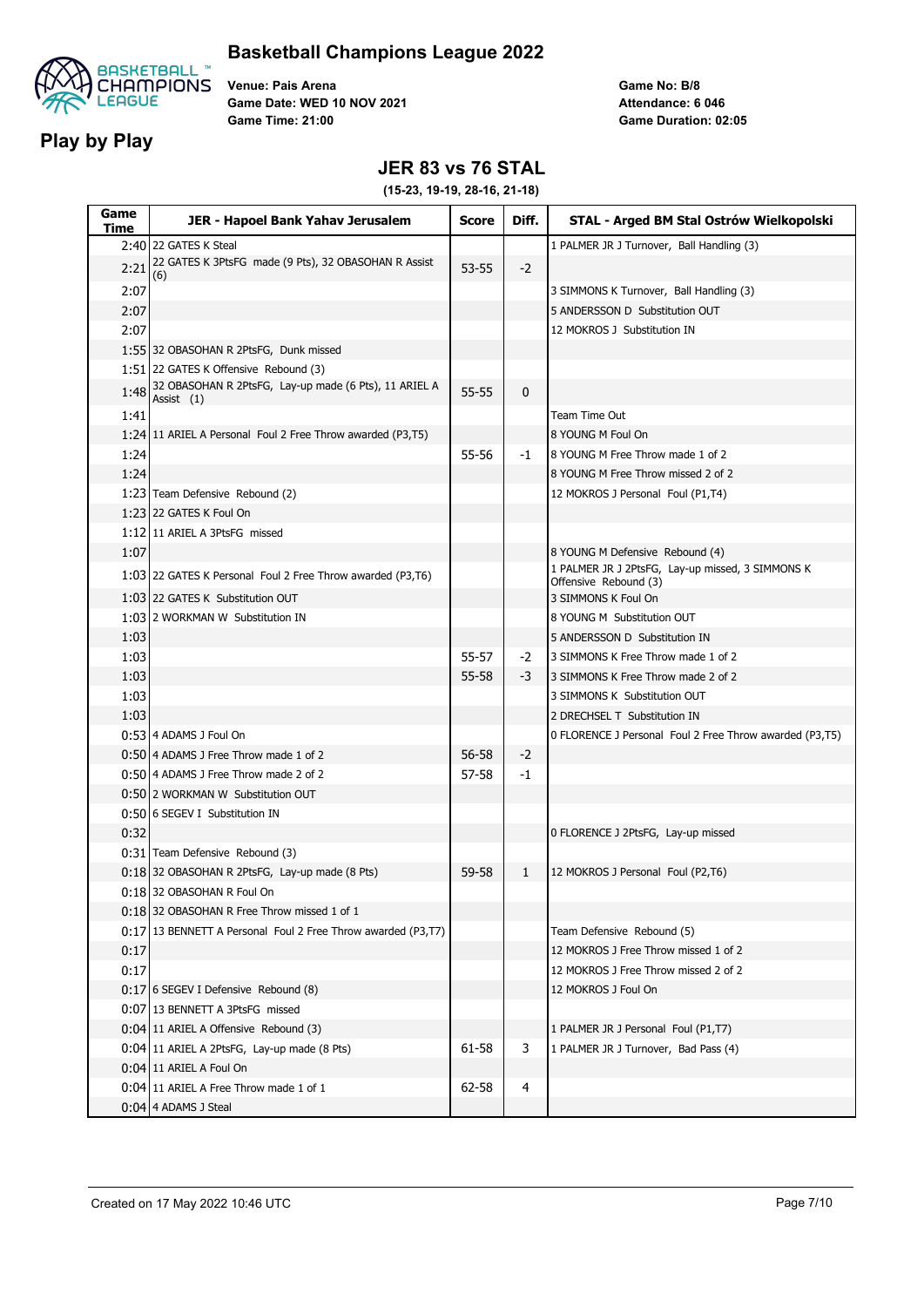

## **Basketball Champions League 2022**

**Venue: Pais Arena Game Date: WED 10 NOV 2021 Game Time: 21:00**

**Game No: B/8 Game Duration: 02:05 Attendance: 6 046**

# **JER 83 vs 76 STAL**

**(15-23, 19-19, 28-16, 21-18)**

# **FOURTH QUARTER**

#### **Quarter Starters:**

| <b>JER</b>  | 4 ADAMS J                                                 | 6 SEGEV I                         | 6 SEGEV I    |              | 23 KILPATRICK S                                                                              | 32 OBASOHAN R |
|-------------|-----------------------------------------------------------|-----------------------------------|--------------|--------------|----------------------------------------------------------------------------------------------|---------------|
| <b>STAL</b> | 1 PALMER JR J                                             | 5 ANDERSSON D                     | 2 DRECHSEL T |              | 12 MOKROS J                                                                                  | 12 MOKROS J   |
| Game        |                                                           | JER - Hapoel Bank Yahav Jerusalem | <b>Score</b> | Diff.        | STAL - Arged BM Stal Ostrów Wielkopolski                                                     |               |
| Time        | 9:49 6 SEGEV I Block (2)                                  |                                   |              |              | 1 PALMER JR J 2PtsFG, Lay-up missed                                                          |               |
| 9:45        |                                                           |                                   |              |              | Team Offensive Rebound (6)                                                                   |               |
| 9:40        |                                                           |                                   |              |              | 0 FLORENCE J 3PtsFG missed                                                                   |               |
|             | 9:36 4 ADAMS J Defensive Rebound (7)                      |                                   |              |              |                                                                                              |               |
|             | 9:26 13 BENNETT A Turnover, Bad Pass (2)                  |                                   |              |              | 1 PALMER JR J Steal                                                                          |               |
|             | 9:21 6 SEGEV I Personal Foul 2 Free Throw awarded (P2,T1) |                                   |              |              | 2 DRECHSEL T Foul On                                                                         |               |
| 9:21        |                                                           |                                   | 62-59        | 3            | 2 DRECHSEL T Free Throw made 1 of 2                                                          |               |
| 9:21        |                                                           |                                   | 62-60        | 2            | 2 DRECHSEL T Free Throw made 2 of 2                                                          |               |
|             | 9:15 32 OBASOHAN R 2PtsFG, Lay-up made (10 Pts)           |                                   | 64-60        | 4            |                                                                                              |               |
| 9:00        |                                                           |                                   | 64-63        | $\mathbf{1}$ | 2 DRECHSEL T 3PtsFG made (11 Pts), 1 PALMER JR J Assist<br>(3)                               |               |
|             | 8:40 4 ADAMS J 2PtsFG, Lay-up missed                      |                                   |              |              | 2 DRECHSEL T Block (1)                                                                       |               |
| 8:36        |                                                           |                                   |              |              | 0 FLORENCE J Defensive Rebound (2)                                                           |               |
| 8:34        |                                                           |                                   |              |              | 1 PALMER JR J 2PtsFG, Lay-up missed                                                          |               |
|             | 8:31 13 BENNETT A Defensive Rebound (3)                   |                                   |              |              |                                                                                              |               |
|             | 8:16 6 SEGEV I 2PtsFG, Lay-up missed                      |                                   |              |              |                                                                                              |               |
| 8:14        |                                                           |                                   |              |              | 1 PALMER JR J Defensive Rebound (2)                                                          |               |
|             | 8:09 32 OBASOHAN R Personal Foul (P1,T2)                  |                                   |              |              | 0 FLORENCE J Foul On                                                                         |               |
|             | 8:05 11 ARIEL A Substitution OUT                          |                                   |              |              |                                                                                              |               |
|             | 8:05 23 KILPATRICK S Substitution IN                      |                                   |              |              |                                                                                              |               |
|             | 8:05 32 OBASOHAN R Substitution OUT                       |                                   |              |              |                                                                                              |               |
|             | 8:05 22 GATES K Substitution IN                           |                                   |              |              |                                                                                              |               |
| 7:53        |                                                           |                                   | 64-66        | $-2$         | 1 PALMER JR J 3PtsFG made (13 Pts), 0 FLORENCE J Assist<br>(3)                               |               |
|             | 7:37 23 KILPATRICK S Foul On                              |                                   |              |              | 5 ANDERSSON D Personal Foul 2 Free Throw awarded<br>(P2, T1)                                 |               |
|             | 7:37 13 BENNETT A Substitution OUT                        |                                   |              |              | 1 PALMER JR J Defensive Rebound (3)                                                          |               |
|             | 7:37 2 WORKMAN W Substitution IN                          |                                   |              |              |                                                                                              |               |
|             | 7:37 23 KILPATRICK S Free Throw missed 1 of 2             |                                   |              |              |                                                                                              |               |
|             | 7:37 23 KILPATRICK S Free Throw missed 2 of 2             |                                   |              |              |                                                                                              |               |
| 7:20        |                                                           |                                   | 64-68        | -4           | 12 MOKROS J 2PtsFG, Lay-up made (5 Pts)                                                      |               |
|             | 6:59 4 ADAMS J 2PtsFG, Floating Jump Shot made (13 Pts)   |                                   | 66-68        | $-2$         |                                                                                              |               |
| 6:41        |                                                           |                                   |              |              | 2 DRECHSEL T Turnover, Travel (1)                                                            |               |
|             | 6:33 6 SEGEV I Substitution OUT                           |                                   |              |              |                                                                                              |               |
|             | 6:33 32 OBASOHAN R Substitution IN                        |                                   |              |              |                                                                                              |               |
|             | 6:15 32 OBASOHAN R 3PtsFG missed                          |                                   |              |              |                                                                                              |               |
| 6:11        |                                                           |                                   |              |              | 0 FLORENCE J Defensive Rebound (3)                                                           |               |
|             | 6:10 2 WORKMAN W Foul On                                  |                                   |              |              | 0 FLORENCE J Unsportsmanlike Foul 2 Free Throw awarded<br>(P3,T2), 0 FLORENCE J Turnover (3) |               |
| 6:07        |                                                           |                                   |              |              | 3 SIMMONS K Substitution IN                                                                  |               |
| 6:07        |                                                           |                                   |              |              | 8 YOUNG M Substitution IN                                                                    |               |
|             | 6:07 2 WORKMAN W Free Throw made 1 of 2                   |                                   | 67-68        | -1           | 0 FLORENCE J Substitution OUT                                                                |               |
|             | 6:07 2 WORKMAN W Free Throw made 2 of 2                   |                                   | 68-68        | 0            | 12 MOKROS J Substitution OUT                                                                 |               |
|             | 6:01 23 KILPATRICK S 3PtsFG missed                        |                                   |              |              |                                                                                              |               |
| 5:59        |                                                           |                                   |              |              | Team Defensive Rebound (7)                                                                   |               |
| 5:45        |                                                           |                                   |              |              | 3 SIMMONS K Turnover, Travel (4)                                                             |               |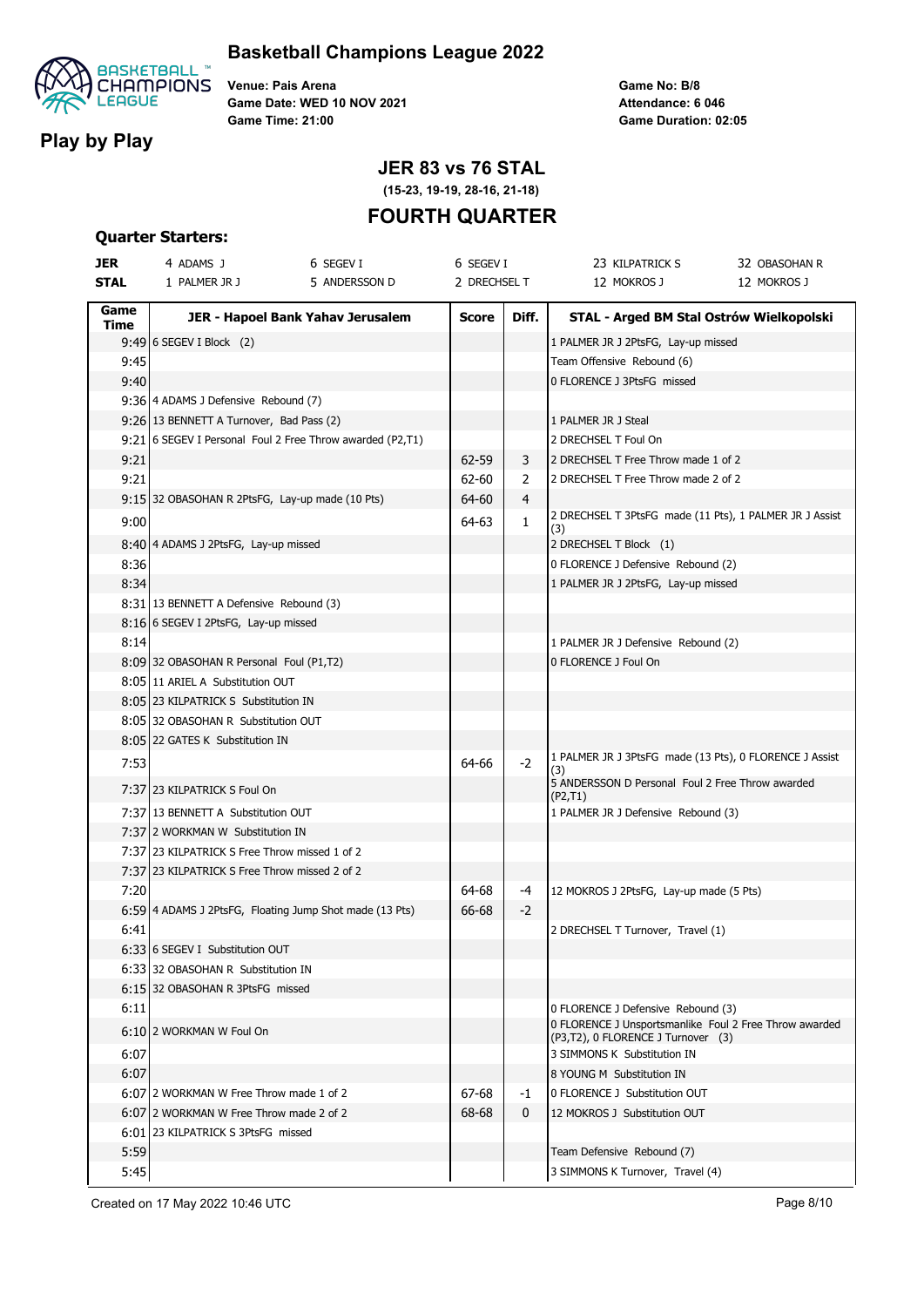



**Venue: Pais Arena Game Date: WED 10 NOV 2021 Game Time: 21:00**

**Game No: B/8 Game Duration: 02:05 Attendance: 6 046**

### **JER 83 vs 76 STAL**

| Game<br>Time | JER - Hapoel Bank Yahav Jerusalem                                     | <b>Score</b> | Diff.        | STAL - Arged BM Stal Ostrów Wielkopolski                           |
|--------------|-----------------------------------------------------------------------|--------------|--------------|--------------------------------------------------------------------|
|              | 5:28 2 WORKMAN W 2PtsFG, Lay-up missed                                |              |              |                                                                    |
| 5:26         |                                                                       |              |              | 3 SIMMONS K Defensive Rebound (4)                                  |
|              | $5:23$ 4 ADAMS J Block $(1)$                                          |              |              | 1 PALMER JR J 2PtsFG, Lay-up missed, Team Offensive<br>Rebound (8) |
|              | 5:15 32 OBASOHAN R Personal Foul (P2,T3)                              |              |              | 2 DRECHSEL T Foul On                                               |
| 5:13         |                                                                       |              |              | 2 DRECHSEL T 3PtsFG missed                                         |
|              | 5:08 2 WORKMAN W Defensive Rebound (2)                                |              |              |                                                                    |
| 4:51         | 2 WORKMAN W 2PtsFG, Lay-up made (10 Pts), 32<br>OBASOHAN R Assist (7) | 70-68        | 2            |                                                                    |
| 4:36         |                                                                       | 70-71        | -1           | 3 SIMMONS K 3PtsFG made (18 Pts)                                   |
|              | 4:16 4 ADAMS J 3PtsFG missed                                          |              |              | 2 DRECHSEL T Block (2)                                             |
| 4:12         |                                                                       |              |              | 8 YOUNG M Defensive Rebound (5)                                    |
|              | 4:00 4 ADAMS J Steal                                                  |              |              | 1 PALMER JR J Turnover, Ball Handling (5)                          |
|              | 3:55 32 OBASOHAN R Foul On                                            |              |              | 2 DRECHSEL T Personal Foul 2 Free Throw awarded (P3,T3)            |
|              | 3:55 4 ADAMS J Substitution OUT                                       |              |              | 2 DRECHSEL T Substitution OUT                                      |
|              | 3:55 11 ARIEL A Substitution IN                                       |              |              | 0 FLORENCE J Substitution IN                                       |
|              | 3:55 32 OBASOHAN R Free Throw made 2 of 2                             | $72 - 71$    | $\mathbf{1}$ |                                                                    |
| 3:55         | 32 OBASOHAN R Free Throw made 1 of 2, 22 GATES K<br>Assist (2)        |              |              |                                                                    |
| 3:39         |                                                                       |              |              | 3 SIMMONS K Turnover, Ball Handling (5)                            |
|              | 3:19 32 OBASOHAN R 3PtsFG made (15 Pts)                               | $75 - 71$    | 4            |                                                                    |
| 2:58         |                                                                       |              |              | 8 YOUNG M 2PtsFG, Lay-up missed                                    |
|              | 2:56 22 GATES K Defensive Rebound (4)                                 |              |              |                                                                    |
|              | 2:39 23 KILPATRICK S 2PtsFG, Lay-up missed                            |              |              | 5 ANDERSSON D Block (2)                                            |
| 2:39         |                                                                       |              |              | Team Defensive Rebound (9)                                         |
| 2:17         |                                                                       |              |              | 8 YOUNG M 3PtsFG missed                                            |
|              | 2:13 32 OBASOHAN R Defensive Rebound (4)                              |              |              |                                                                    |
|              | 2:00 32 OBASOHAN R Foul On                                            |              |              | 1 PALMER JR J Personal Foul 2 Free Throw awarded (P2,T4)           |
|              | 1:55 22 GATES K Substitution OUT                                      |              |              | Team Time Out                                                      |
|              | 1:55 6 SEGEV I Substitution IN                                        |              |              | 0 FLORENCE J Substitution OUT                                      |
|              | 1:55 32 OBASOHAN R Free Throw made 1 of 2                             | 76-71        | 5            | 2 DRECHSEL T Substitution IN                                       |
|              | 1:55 32 OBASOHAN R Free Throw made 2 of 2                             | $77 - 71$    | 6            |                                                                    |
| 1:39         |                                                                       |              |              | 1 PALMER JR J 3PtsFG missed                                        |
|              | 1:37 2 WORKMAN W Defensive Rebound (3)                                |              |              | 2 DRECHSEL T Personal Foul 2 Free Throw awarded (P4,T5)            |
|              | 1:37 2 WORKMAN W Foul On                                              |              |              |                                                                    |
|              | 1:37 2 WORKMAN W Free Throw missed 1 of 2                             |              |              |                                                                    |
|              | 1:37 2 WORKMAN W Free Throw made 2 of 2                               | 78-71        | 7            |                                                                    |
|              | 1:25 2 WORKMAN W Personal Foul 3 Free Throw awarded<br>(P4, T4)       |              |              | 3 SIMMONS K Foul On                                                |
| 1:25         |                                                                       | 78-74        | 4            | 3 SIMMONS K Free Throw made 3 of 3                                 |
|              | 1:25 11 ARIEL A Substitution OUT                                      |              |              | 3 SIMMONS K Free Throw made 1 of 3                                 |
|              | 1:25 4 ADAMS J Substitution IN                                        |              |              | 3 SIMMONS K Free Throw made 2 of 3                                 |
|              | 1:05 4 ADAMS J 2PtsFG, Lay-up missed                                  |              |              |                                                                    |
|              | 0:59 6 SEGEV I Offensive Rebound (9)                                  |              |              |                                                                    |
|              | 0:59 6 SEGEV I 2PtsFG, Lay-up made (6 Pts)                            | 80-74        | 6            |                                                                    |
| 0:43         |                                                                       |              |              | 3 SIMMONS K 2PtsFG, Lay-up missed                                  |
|              | 0:40 2 WORKMAN W Defensive Rebound (4)                                |              |              |                                                                    |
| 0:29         | 32 OBASOHAN R 3PtsFG made (20 Pts), 6 SEGEV I Assist<br>(2)           | 83-74        | 9            | Team Time Out                                                      |
|              | 0:20 4 ADAMS J Personal Foul 2 Free Throw awarded (P2,T5)             |              |              | 1 PALMER JR J Foul On                                              |
| 0:20         |                                                                       | 83-75        | 8            | 1 PALMER JR J Free Throw made 1 of 2                               |